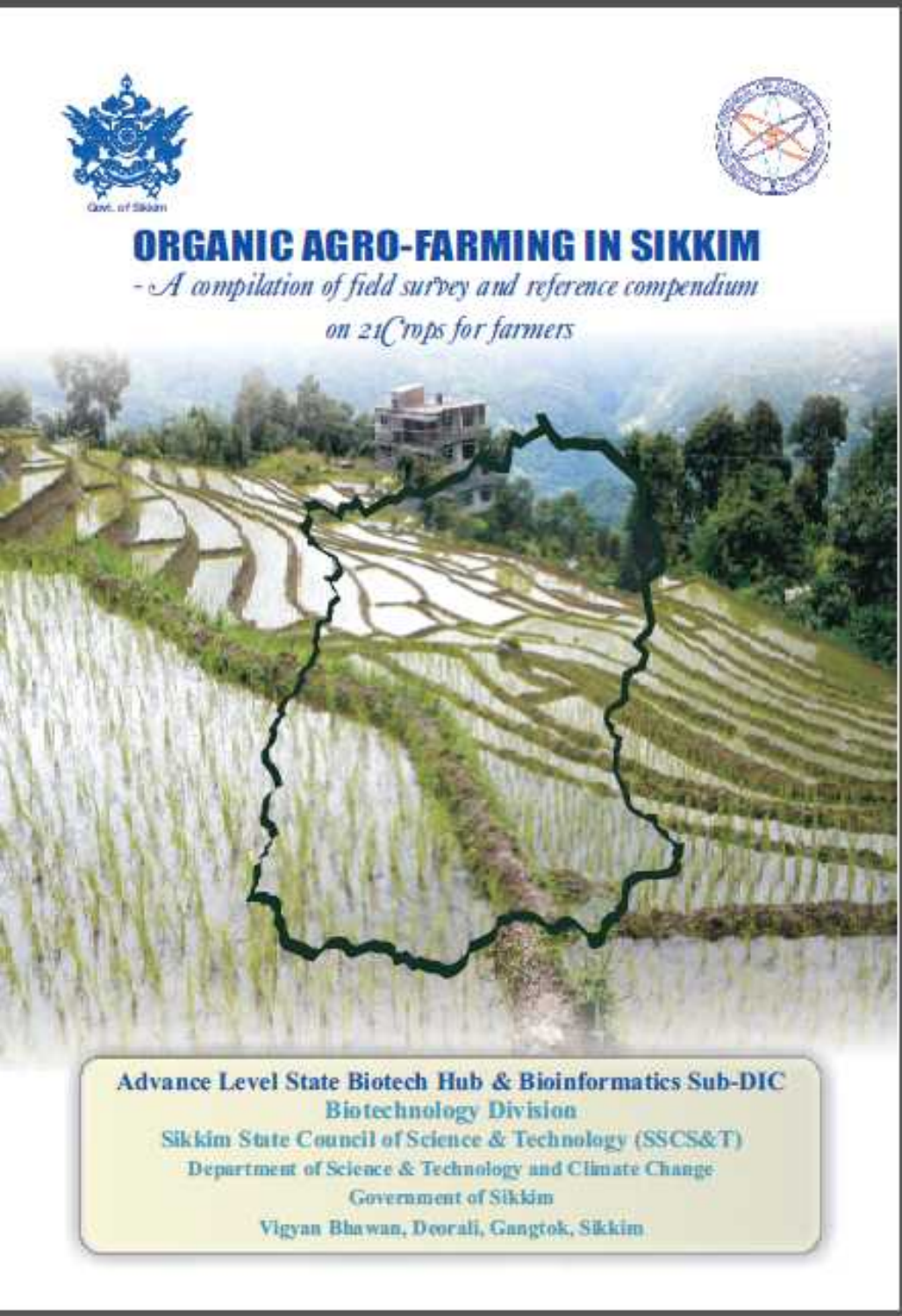**Advance Level State Biotech Hub & Bioinformatics Sub-DIC Biotechnology Division Sikkim State Council of Science & Technology (SSCS&T)** Department of Science & Technology and Climate Change **Government of Sikkim**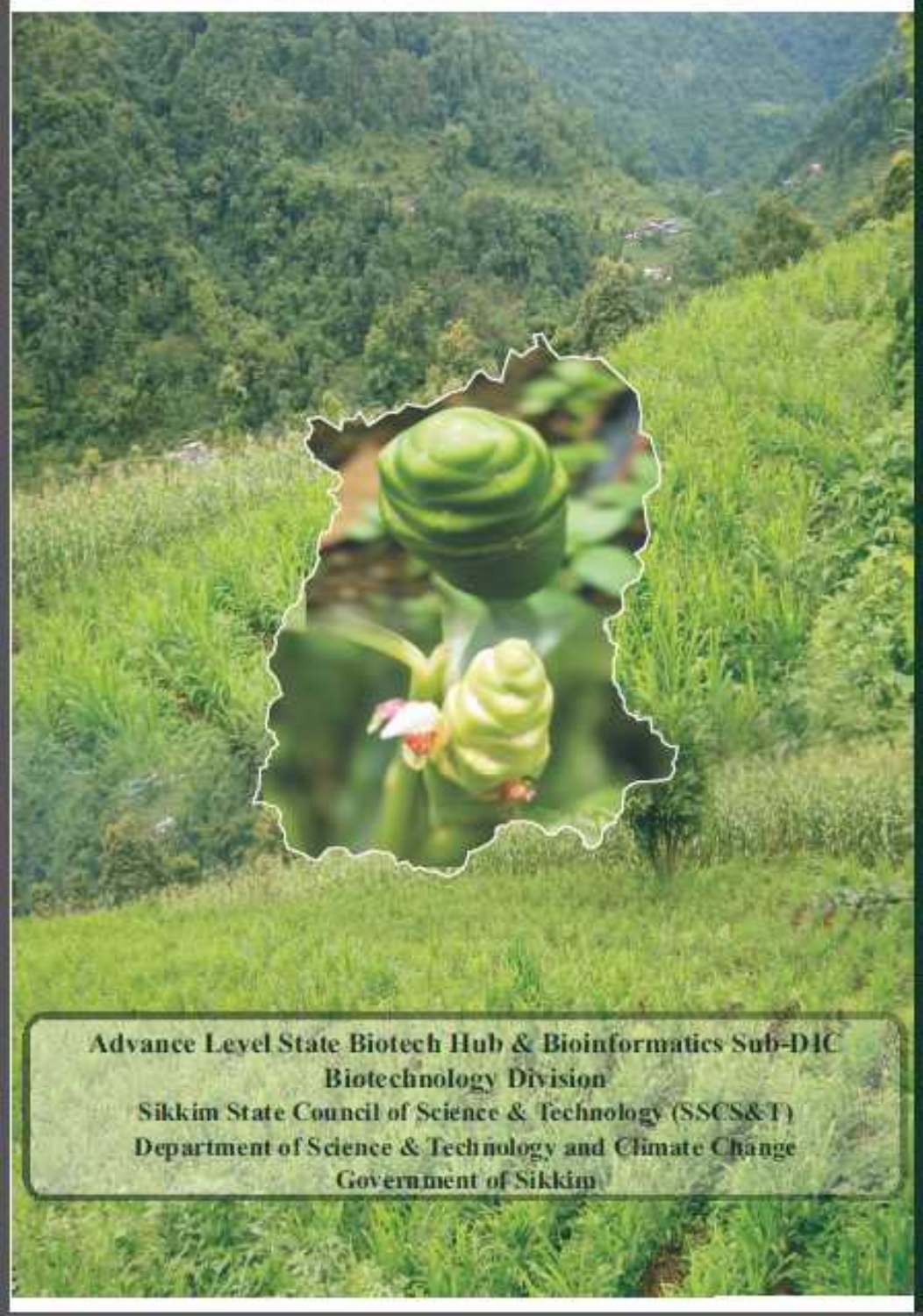## **Compendium on "Organic Agro-Farming in Sikkim-A Compilation of Field Survey and Reference Compendium on 21 Crops for Farmers" released by Biotechnology Division, SSCS&T**

Biotechnology Division, Sikkim State Council of Science & Technology, Vigyan Bhawan Deorali, Gangtok , Sikkim has released a compendium on "Organic Agro-Farming in Sikkim-A compilation of Field Survey and Reference Compendium on 21 Crops for Farmers" to provide an overview of the economically important crops of Sikkim. The compendium was released on the occasion of Independence day by Hon'ble Chief Minister of Sikkim Shri. Pawan Chamling.

The aim of this compendium is to reach the farmers and to provide an overview of the economically important crops and vegetables of Sikkim including their crop economics, their total yield etc. It is also aimed to determined traditional and scientific agro technique in different crops and provides brief information about the diseases and its integrated management. Growth pattern, climatic requirements, the status of crops grown in different areas and possibilities of crop improvement using different organic Technique is also highlighted.

Initially desktop research was conducted to identify the different economically important crops grown in different parts of Sikkim. During the course of collection of secondary data various books and journal articles were referred. 70 farmers form each district were interviewed on different crops with their expertise and experiences based on Agro- technique , traditional methods of diseases Management , Major Crops growing in their area, Economics evaluation of Crops, Markets , Related Problems etc. Further, face to face interaction with Vegetables vendors and wholesalers located at different places of Sikkim were also conducted.

It is anticipated that the information provided in the Compendium would help local farmers to gather some knowledge and apply in filed as well. Also, information presented should be use as guide only as it is provided based upon the accuracy of data collected from the farmers. Furthermore, the data only represents a portion of vegetables vendors and wholesalers as some respondents didn't answer all question with precision, therefore, there are variable response rates for the survey questions.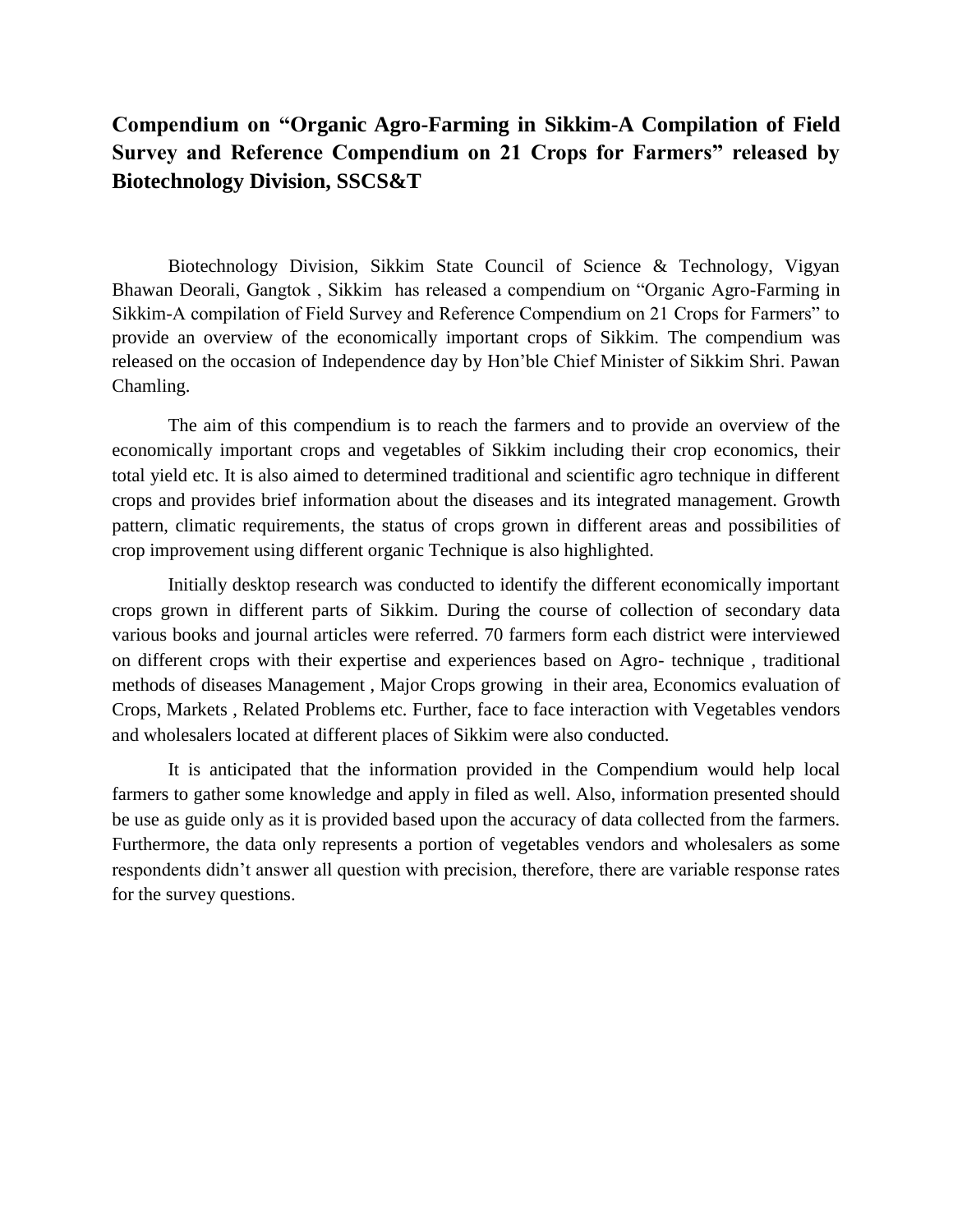

Release of Compendium **"Organic Agro-Farming in Sikkim-A compilation of Field Survey and Reference Compendium on 21 Crops for Farmers"** by Hon'ble Chief Minister of Sikkim on 15th August 2018